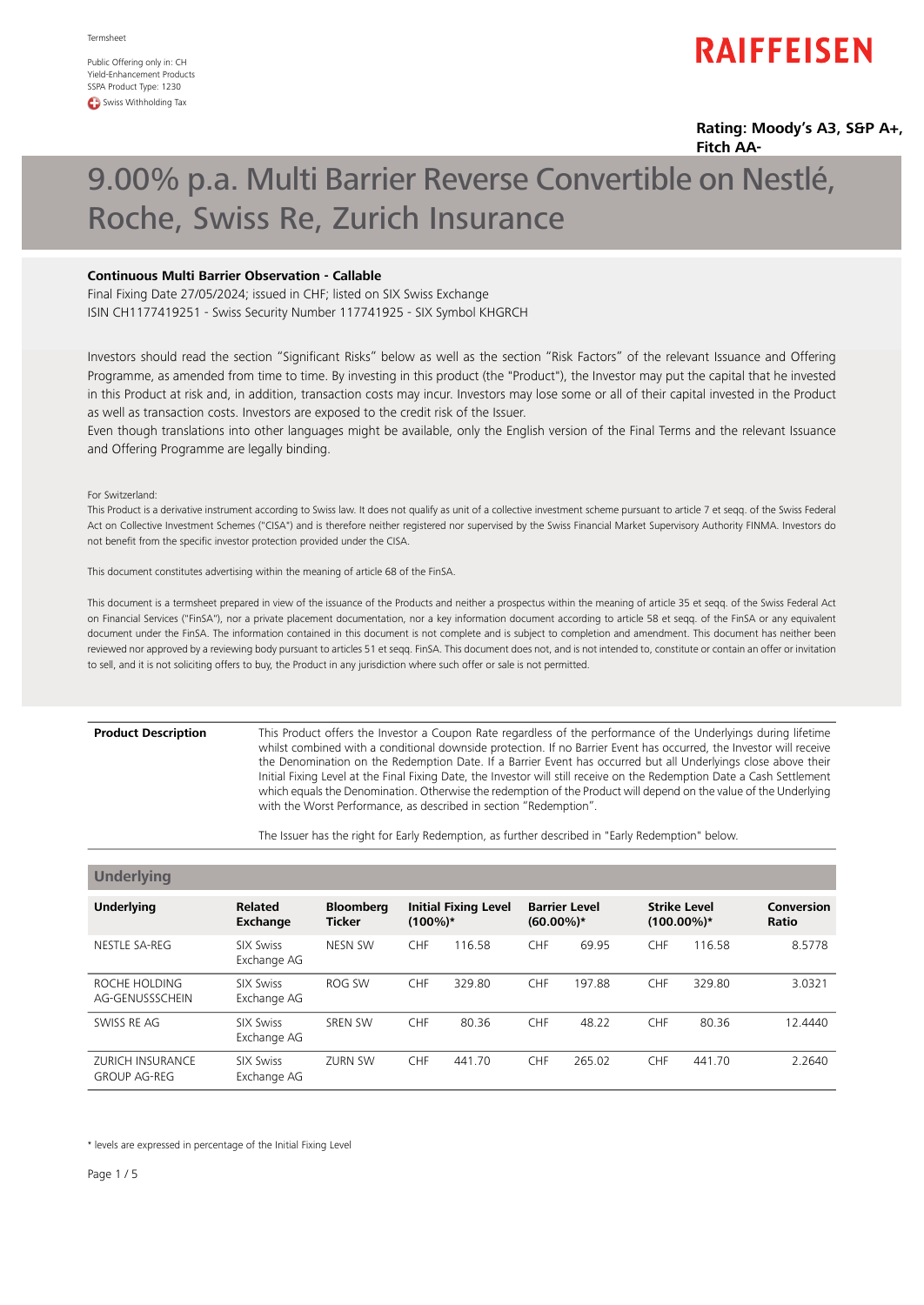| <b>Product Details</b>                                     |                                                                                                                                                                                                                                                                                                                                                                                                                                                                                                       |                                                                                                                                                                                                                                                              |                             |                                                                                                                                                                                                                                   |  |
|------------------------------------------------------------|-------------------------------------------------------------------------------------------------------------------------------------------------------------------------------------------------------------------------------------------------------------------------------------------------------------------------------------------------------------------------------------------------------------------------------------------------------------------------------------------------------|--------------------------------------------------------------------------------------------------------------------------------------------------------------------------------------------------------------------------------------------------------------|-----------------------------|-----------------------------------------------------------------------------------------------------------------------------------------------------------------------------------------------------------------------------------|--|
| Swiss Security Number                                      | 117741925                                                                                                                                                                                                                                                                                                                                                                                                                                                                                             |                                                                                                                                                                                                                                                              |                             |                                                                                                                                                                                                                                   |  |
| <b>ISIN</b>                                                | CH1177419251                                                                                                                                                                                                                                                                                                                                                                                                                                                                                          |                                                                                                                                                                                                                                                              |                             |                                                                                                                                                                                                                                   |  |
| SIX Symbol                                                 | <b>KHGRCH</b>                                                                                                                                                                                                                                                                                                                                                                                                                                                                                         |                                                                                                                                                                                                                                                              |                             |                                                                                                                                                                                                                                   |  |
| <b>Issue Price</b>                                         | 100.00%                                                                                                                                                                                                                                                                                                                                                                                                                                                                                               |                                                                                                                                                                                                                                                              |                             |                                                                                                                                                                                                                                   |  |
| Issue Size                                                 | CHF 10'000'000 (can be increased at any time)                                                                                                                                                                                                                                                                                                                                                                                                                                                         |                                                                                                                                                                                                                                                              |                             |                                                                                                                                                                                                                                   |  |
| Denomination                                               | CHF 1'000                                                                                                                                                                                                                                                                                                                                                                                                                                                                                             |                                                                                                                                                                                                                                                              |                             |                                                                                                                                                                                                                                   |  |
| Settlement Currency                                        | CHF                                                                                                                                                                                                                                                                                                                                                                                                                                                                                                   |                                                                                                                                                                                                                                                              |                             |                                                                                                                                                                                                                                   |  |
| Coupon Rate                                                | 9.00% p.a.<br>Interest Component                                                                                                                                                                                                                                                                                                                                                                                                                                                                      | The Coupon Rate is split in two components for Swiss taxation purposes:<br>Option Premium Component                                                                                                                                                          | $0.30\%$ p.a.<br>8.70% p.a. |                                                                                                                                                                                                                                   |  |
| Coupon Amount(s) and Coupon<br>Payment Date(s)             |                                                                                                                                                                                                                                                                                                                                                                                                                                                                                                       | CHF 22.50 paid on 05/09/2022<br>CHF 22.50 paid on 05/12/2022<br>CHF 22.50 paid on 06/03/2023<br>CHF 22.50 paid on 06/06/2023<br>CHF 22.50 paid on 04/09/2023<br>CHF 22.50 paid on 04/12/2023<br>CHF 22.50 paid on 05/03/2024<br>CHF 22.50 paid on 03/06/2024 |                             | In case no Early Redemption has occurred, the following applies. The Coupon Amount(s) per Product will be paid<br>in the Settlement Currency on the respective Coupon Payment Date(s). Following Business Day Convention applies. |  |
|                                                            |                                                                                                                                                                                                                                                                                                                                                                                                                                                                                                       |                                                                                                                                                                                                                                                              |                             |                                                                                                                                                                                                                                   |  |
| <b>Dates</b>                                               |                                                                                                                                                                                                                                                                                                                                                                                                                                                                                                       |                                                                                                                                                                                                                                                              |                             |                                                                                                                                                                                                                                   |  |
| Subscription Start Date                                    | 20/05/2022                                                                                                                                                                                                                                                                                                                                                                                                                                                                                            |                                                                                                                                                                                                                                                              |                             |                                                                                                                                                                                                                                   |  |
| Subscription End Date                                      | 27/05/2022 15:00 CEST                                                                                                                                                                                                                                                                                                                                                                                                                                                                                 |                                                                                                                                                                                                                                                              |                             |                                                                                                                                                                                                                                   |  |
| Initial Fixing Date                                        | 27/05/2022                                                                                                                                                                                                                                                                                                                                                                                                                                                                                            |                                                                                                                                                                                                                                                              |                             |                                                                                                                                                                                                                                   |  |
| <b>Issue Date</b>                                          | 03/06/2022                                                                                                                                                                                                                                                                                                                                                                                                                                                                                            |                                                                                                                                                                                                                                                              |                             |                                                                                                                                                                                                                                   |  |
| First Exchange Trading Date                                | 03/06/2022 (anticipated)                                                                                                                                                                                                                                                                                                                                                                                                                                                                              |                                                                                                                                                                                                                                                              |                             |                                                                                                                                                                                                                                   |  |
| Last Trading Day/Time                                      | 27/05/2024 / Exchange market close                                                                                                                                                                                                                                                                                                                                                                                                                                                                    |                                                                                                                                                                                                                                                              |                             |                                                                                                                                                                                                                                   |  |
| Final Fixing Date                                          | 27/05/2024 (subject to Market Disruption Event provisions)                                                                                                                                                                                                                                                                                                                                                                                                                                            |                                                                                                                                                                                                                                                              |                             |                                                                                                                                                                                                                                   |  |
| Redemption Date                                            |                                                                                                                                                                                                                                                                                                                                                                                                                                                                                                       | 03/06/2024 (subject to Settlement Disruption Event provisions)                                                                                                                                                                                               |                             |                                                                                                                                                                                                                                   |  |
| Early Redemption Observation<br>and Early Redemption Dates |                                                                                                                                                                                                                                                                                                                                                                                                                                                                                                       | <b>Early Redemption Observation Date</b>                                                                                                                                                                                                                     |                             | <b>Early Redemption Date</b>                                                                                                                                                                                                      |  |
|                                                            | $\mathbf{1}$                                                                                                                                                                                                                                                                                                                                                                                                                                                                                          | 30/05/2023                                                                                                                                                                                                                                                   |                             | 06/06/2023                                                                                                                                                                                                                        |  |
|                                                            | $\overline{2}$                                                                                                                                                                                                                                                                                                                                                                                                                                                                                        | 28/08/2023                                                                                                                                                                                                                                                   |                             | 04/09/2023                                                                                                                                                                                                                        |  |
|                                                            | 3                                                                                                                                                                                                                                                                                                                                                                                                                                                                                                     | 27/11/2023                                                                                                                                                                                                                                                   |                             | 04/12/2023                                                                                                                                                                                                                        |  |
|                                                            | 4                                                                                                                                                                                                                                                                                                                                                                                                                                                                                                     | 27/02/2024                                                                                                                                                                                                                                                   |                             | 05/03/2024                                                                                                                                                                                                                        |  |
|                                                            | If any of the above-mentioned Early Redemption Observation Dates is not an Exchange Business Day for an Underlying,<br>the next following Exchange Business Day for that Underlying shall be the respective Early Redemption Observation<br>Date. General Terms and Conditions apply also to the Early Redemption Observation Dates as if they were Final<br>Fixing Dates. If any of the above-mentioned Early Redemption Dates is not a Business Day, the next following Business<br>Day will apply. |                                                                                                                                                                                                                                                              |                             |                                                                                                                                                                                                                                   |  |

# **RAIFFEISEN**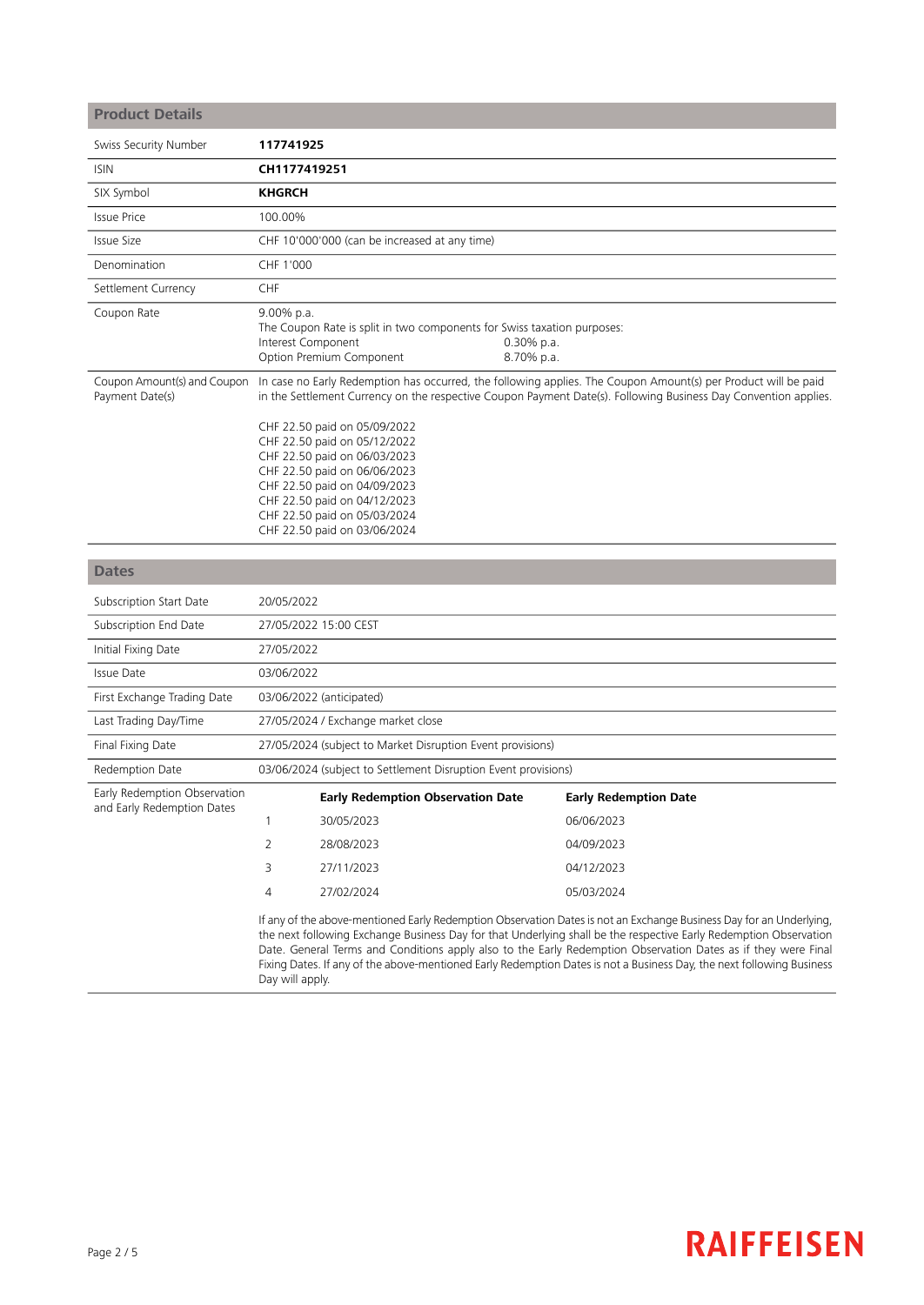## **Redemption**

In case no Early Redemption has occurred, the following applies. The Coupon Amount(s) per Product will be paid in any case at the respective Coupon Payment Date(s). In addition the Investor is entitled to receive from the Issuer on the Redemption Date per Product:

| Scenario 1                        | If a Barrier Event has NOT occurred, the Investor will receive a Cash Settlement in the Settlement Currency equal to:<br>Denomination                                                                                                                                                                                                                                                                                                                                                                                                                                                                                                                                                                                                         |  |  |
|-----------------------------------|-----------------------------------------------------------------------------------------------------------------------------------------------------------------------------------------------------------------------------------------------------------------------------------------------------------------------------------------------------------------------------------------------------------------------------------------------------------------------------------------------------------------------------------------------------------------------------------------------------------------------------------------------------------------------------------------------------------------------------------------------|--|--|
| <b>Scenario 2</b>                 | If a Barrier Event has occurred and<br>If the Final Fixing Level of the Underlying with the Worst Performance is at or below the respective Strike<br>a <sub>r</sub><br>Level, the Investor will receive a round number (i.e. Conversion Ratio) of the Underlying with the Worst<br>Performance per Product. Any potential fractional Conversion Ratio entitlements (Fraction of Underlyings)<br>will be paid in cash, based on the Final Fixing Level. Fractions of Underlyings will not be cumulated.<br>If the Final Fixing Level of the Underlying with the Worst Performance is above the respective Strike Level,<br>b <sub>1</sub><br>the Investor will receive a Cash Settlement in the Settlement Currency equal to:<br>Denomination |  |  |
| Initial Fixing Level              | Official close of the respective Underlying on the Initial Fixing Date on the Related Exchange, as determined by the<br>Calculation Agent.                                                                                                                                                                                                                                                                                                                                                                                                                                                                                                                                                                                                    |  |  |
| Final Fixing Level                | Official close of the respective Underlying on the Final Fixing Date on the Related Exchange, as determined by the<br>Calculation Agent.                                                                                                                                                                                                                                                                                                                                                                                                                                                                                                                                                                                                      |  |  |
| Worst Performance                 | For each Underlying the performance is calculated by dividing its Final Fixing Level by the respective Initial Fixing<br>Level. The Worst Performance corresponds to the lowest of all so calculated values, as determined by the Calculation<br>Agent.                                                                                                                                                                                                                                                                                                                                                                                                                                                                                       |  |  |
| <b>Barrier Event</b>              | A Barrier Event shall be deemed to occur if at any time on any Exchange Business Day during the Barrier Observation<br>Period the level of at least one of the Underlyings' prices has been traded at or below the respective Barrier Level,<br>as reasonably determined by the Calculation Agent.                                                                                                                                                                                                                                                                                                                                                                                                                                            |  |  |
| Early Redemption                  | On each Early Redemption Observation Date, the Issuer has the right, but not the obligation to call all Products for<br>Early Redemption on the respective Early Redemption Date.                                                                                                                                                                                                                                                                                                                                                                                                                                                                                                                                                             |  |  |
|                                   | On the respective Early Redemption Date the Investor will receive a Cash Settlement in the Settlement Currency<br>equal to the Denomination, plus the Coupon Amount for the respective Coupon Payment Date. No further payments<br>will be made thereafter.                                                                                                                                                                                                                                                                                                                                                                                                                                                                                   |  |  |
| <b>Barrier Observation Period</b> | 27/05/2022 - 27/05/2024                                                                                                                                                                                                                                                                                                                                                                                                                                                                                                                                                                                                                                                                                                                       |  |  |

### **General Information**

| Issuer                      | Raiffeisen Switzerland Cooperative, St. Gallen, Switzerland<br>(Rating: Moody's A3, Standard & Poor's A+, Fitch AA-, Supervisory Authority: FINMA)                                                                                                                                                                                                                                                   |
|-----------------------------|------------------------------------------------------------------------------------------------------------------------------------------------------------------------------------------------------------------------------------------------------------------------------------------------------------------------------------------------------------------------------------------------------|
| Lead Manager                | Raiffeisen Switzerland Cooperative, St. Gallen, Switzerland                                                                                                                                                                                                                                                                                                                                          |
| Calculation Agent           | Raiffeisen Switzerland Cooperative, St. Gallen, Switzerland                                                                                                                                                                                                                                                                                                                                          |
| Paying Agent                | Raiffeisen Switzerland Cooperative, St. Gallen, Switzerland                                                                                                                                                                                                                                                                                                                                          |
| Distribution Fees           | Up to 0.50% p.a. (incl. VAT, if any. Reference is made to section "Remunerations to Third Parties" herein and to the<br>General Terms and Conditions of the Programme.)                                                                                                                                                                                                                              |
| Listing/Exchange            | SIX Swiss Exchange AG; traded on SIX Swiss Exchange - Structured Products<br>There is no obligation of the Issuer and/or the Lead Manager or any third party to list the Product or apply for<br>admission to trading at issuance or during the term of the Product. In case of a listed/admitted Product, there is no<br>obligation to maintain a listing/admission during the term of the Product. |
| Secondary Market            | Daily price indications will be available from 09:15 - 17:15 CET on www.raiffeisen.ch/structuredproducts, Refinitiv<br>[SIX Symbol]=LEOZ or [ISIN]=LEOZ and Bloomberg [ISIN] Corp.                                                                                                                                                                                                                   |
| Quoting Type                | Secondary market prices are quoted dirty; accrued interest is included in the prices.                                                                                                                                                                                                                                                                                                                |
| Quotation Type              | Secondary market prices are quoted in percentage.                                                                                                                                                                                                                                                                                                                                                    |
| Coupon Day Count Convention | 30/360; Unadjusted; Accruing during each coupon period (including start and excluding end date).                                                                                                                                                                                                                                                                                                     |
| Settlement Type(s)          | Cash Settlement or Delivery of Underlying                                                                                                                                                                                                                                                                                                                                                            |
| Minimum Investment          | CHF 1'000                                                                                                                                                                                                                                                                                                                                                                                            |
| Minimum Trading Lot         | CHF 1'000                                                                                                                                                                                                                                                                                                                                                                                            |
| Clearing                    | SIX SIS Ltd, Euroclear, Clearstream                                                                                                                                                                                                                                                                                                                                                                  |
| Depository                  | SIX SIS Ltd                                                                                                                                                                                                                                                                                                                                                                                          |
| Public Offering only in     | Switzerland                                                                                                                                                                                                                                                                                                                                                                                          |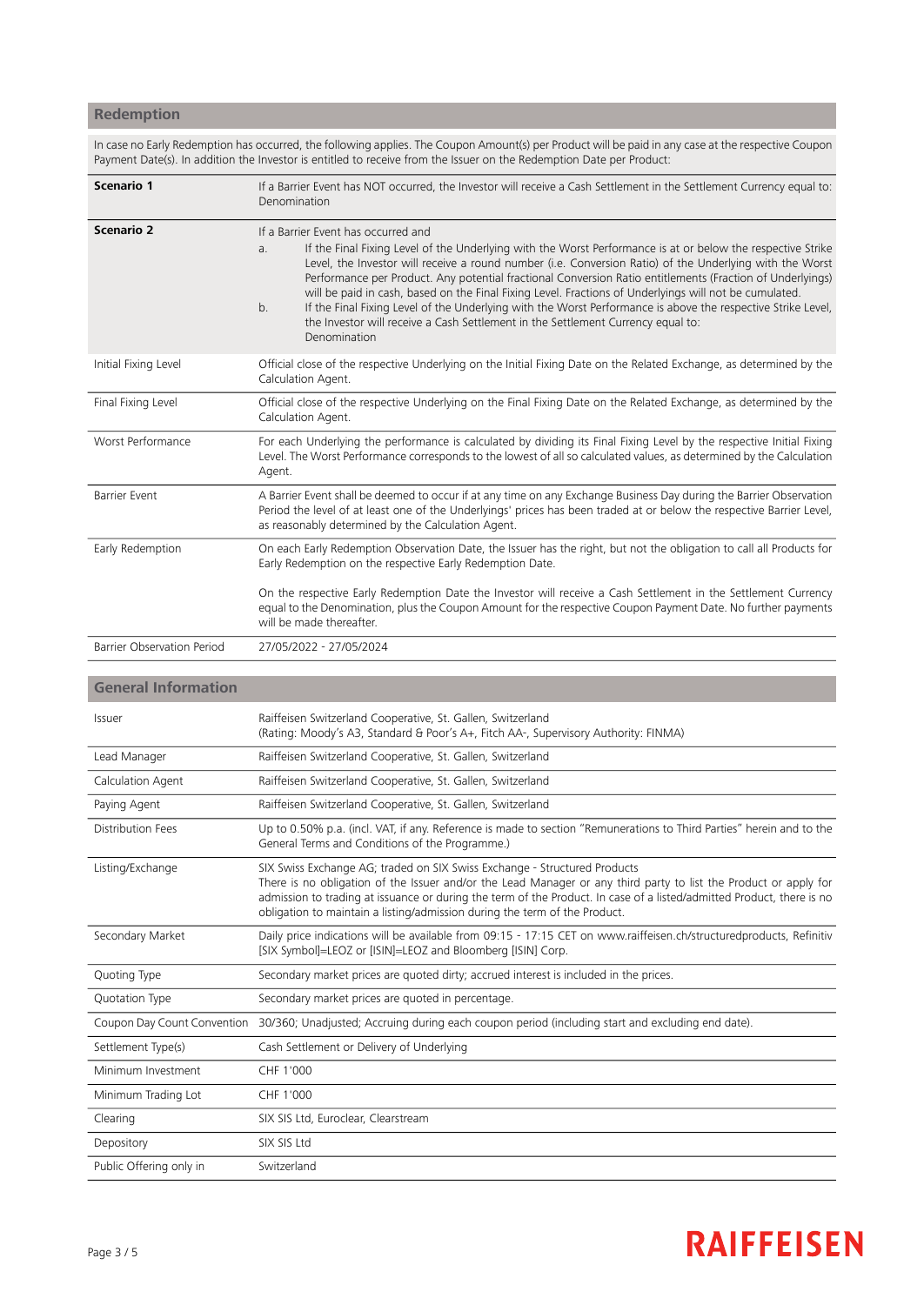Governing Law / Jurisdiction Swiss / Zurich

### The definition "Issuing Party/Parties" as used herein, means the Issuer, as indicated in section "General Information".

| <b>Taxation Switzerland</b>                                                             |                                                                                                                                                                                                                                                                                                                                                                                                                                                                                                                                                        |
|-----------------------------------------------------------------------------------------|--------------------------------------------------------------------------------------------------------------------------------------------------------------------------------------------------------------------------------------------------------------------------------------------------------------------------------------------------------------------------------------------------------------------------------------------------------------------------------------------------------------------------------------------------------|
| Swiss Federal Stamp Duty                                                                | For Swiss stamp duty purpose, the Product is treated as analogous to a bond. Therefore, secondary market transactions<br>are, in principle, subject to Swiss stamp duty (TK22). The possible Delivery of the Underlying may be subject to Swiss<br>stamp duty.                                                                                                                                                                                                                                                                                         |
| Swiss Federal Income Tax<br>(for private investors with tax<br>domicile in Switzerland) | For private investors with tax domicile in Switzerland holding the Product as part of their private property, the Interest<br>Component of the coupon on the respective payment date(s) is subject to the Federal Direct Tax. The Option Premium<br>Component is considered as a capital gain and is therefore tax exempt for such Investors.<br>The tax treatment regarding the cantonal and communal income taxes can differ from the tax treatment regarding<br>the Federal Direct Tax. But in general the income tax treatments are corresponding. |
| Swiss Withholding Tax                                                                   | The following part(s) of the Product is/are subject to the Swiss Withholding Tax: the Interest Component of the<br>coupon on its respective payment date.                                                                                                                                                                                                                                                                                                                                                                                              |

The tax information provided herein is a non-binding summary and only provides a general overview of the potential Swiss tax consequences linked to this Product at the time of issue. Tax laws and tax interpretation may change at any time, possibly with retroactive effect.

Investors and prospective Investors are advised to consult with their tax advisers with respect to the Swiss tax consequences of the purchase, ownership, disposition, lapse or exercise or redemption of a Product in light of their particular circumstances. The Issuing Parties and the Lead Manager hereby expressly exclude any liability in respect of any possible tax implications.

### **Product Documentation**

It is intended that the Products will be issued under a base prospectus ("Base Prospectus") as per article 45 FinSA approved by SIX Exchange Regulation AG ("SIX Exchange Regulation") in its capacity as Swiss Prospectus Office. Only the Final Terms, which will be available no later than on the Issue Date, together with the Base Prospectus of the relevant Issuance and Offering Programme (the "Programme") dated 08 November 2021 containing all further relevant terms and conditions, shall form the entire and legally binding documentation for this Product ("Product Documentation"). The Final Terms will be registered with SIX Exchange Regulation in its capacity as Swiss Prospectus Office. The Final Terms should always be read together with the Base Prospectus. Definitions used in this Termsheet, but not defined herein, shall have the meaning given to them in the Final Terms and the Base Prospectus. Even though a translation into other languages might be available, only the English version of the Final Terms jointly with the Base Prospectus are legally binding.

The Products may be offered, sold or advertised, directly or indirectly, in Switzerland to retail clients (Privatkundinnen und -kunden) in the meaning of the FinSA ("Retail Clients") in accordance with the FinSA.

A Swiss key information document / key information document in accordance with Regulation (EU) No 1286/2014 (PRIIPs Regulation) has been prepared in relation to the Products and may be obtained, free of charge, upon request from the Lead Manager (see the contact details below).

Notices to Investors in connection with this Product shall be validly given in accordance with the terms and conditions of the Programme. In addition, any changes with regard to the terms and conditions of this Product will be published on the relevant Termsheet on www.raiffeisen.ch/structuredproducts, or for listed products, in any other form as permitted by the rules and regulations of the SIX Exchange Regulation AG. Notices to Investors relating to the Issuing Parties will be published on www.raiffeisen.ch/structuredproducts and/or on the web page of the respective Issuing Party.

Insofar as this publication contains information relating to a Packaged Retail and Insurance-based Investment Product (PRIIP), a Key Information Document in accordance with Regulation (EU) No 1286/2014 (PRIIPs Regulation) is available and can be obtained from www.priipkidportal.com.

During the whole term of this Product, the Product Documentation can be ordered free of charge from the Lead Manager Raiffeisen Switzerland Cooperative, The Circle 66, 8058 Zurich-Airport (Switzerland), via telephone (+41 (0)44 226 72 20\*) or via e-mail (structuredproducts@raiffeisen.ch). Please note that all calls made to numbers marked with an asterisk (\*) are recorded.

### **Significant Risks**

Prospective Investors should ensure that they fully understand the nature of this Product and the extent of their exposure to risks and they should consider the suitability of this Product as an investment in the light of their own circumstances and financial condition. Products involve a high degree of risk, including the potential risk of expiring worthless. Potential Investors should be prepared in certain circumstances to sustain a total loss of the capital invested to purchase this Product as well as the transaction costs. Prospective Investors shall consider the following important risk factors and read the section "Risikofaktoren" of the Programme for details on all other risk factors to be considered.

This is a structured product involving derivative components. Investors should make sure that their advisors have verified that this Product is suitable for their portfolio taking into account the investor's financial situation, investment experience and investment objectives.

The terms and conditions of the Product may be subject to adjustments during the lifetime of the Product as set out in the Programme.

**Product Specific Risks**: To the extent that this Product is not capital protected, investors may lose some or all of their investment as well as the transaction costs as they are fully exposed to the performance of the Underlyings. The Product does not confer any claim to receive rights and/or payments of the Underlying, such as dividend payments, unless explicitly stated in the documentation governing the Product. Please refer to the Product Documentation as regards the further Product specific risk factors to be taken into account.

**Issuer Risk**: Investors are exposed to the credit risk of the Issuer. If the Issuer is not able to make a payment or becomes insolvent, investors could lose some or all of their investment.

**Market Risk**: Market risk may have a negative impact on the value of and the return on an investment in the Product. Market risk is the risk associated with the effect of changes in market factors such as interest and foreign exchange rates, equity and commodity prices, credit spreads or implied volatilities, on the value of assets and liabilities held for both

## **RAIFFEISEN**